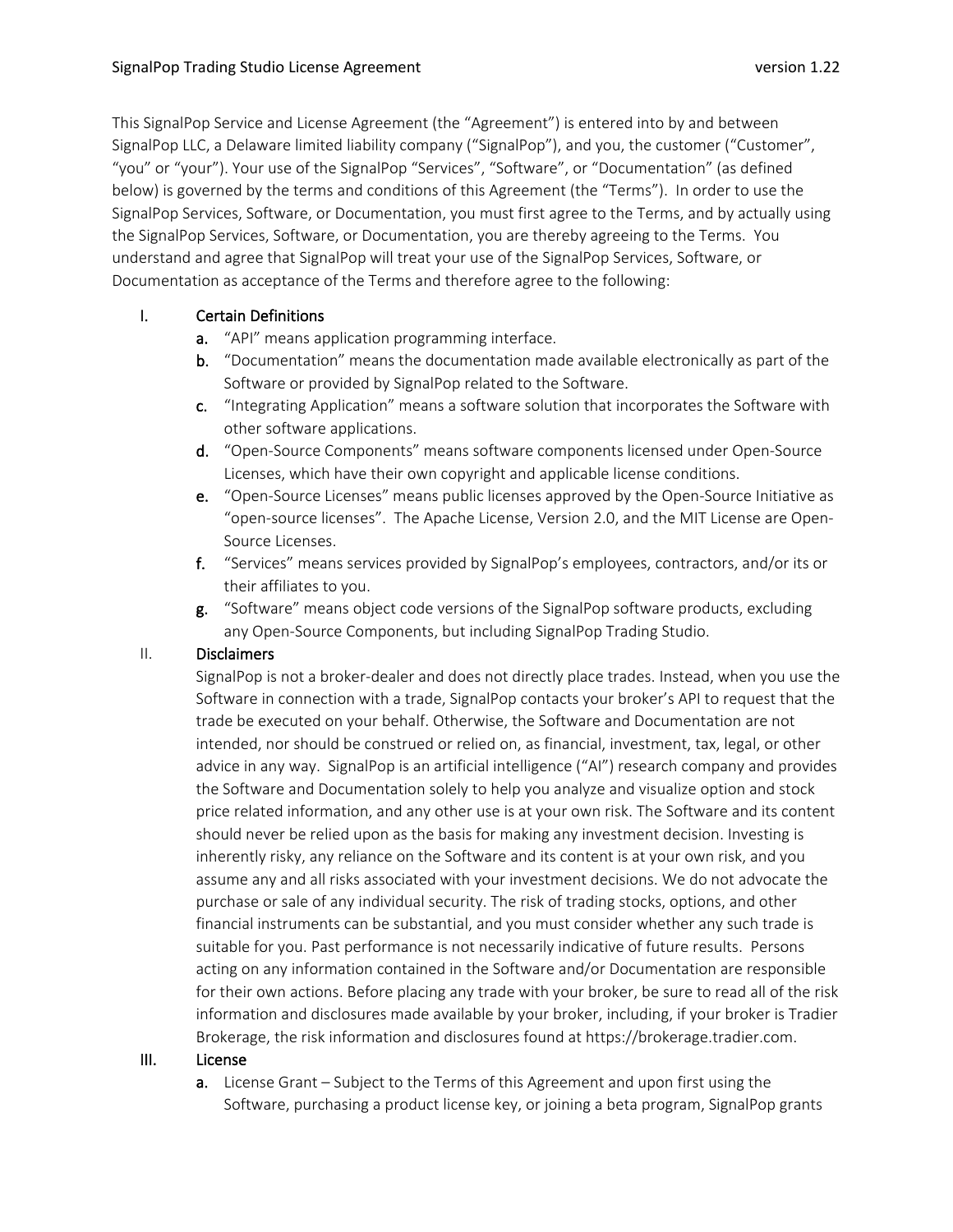to you a personal, non-exclusive, non-transferable, limited, revocable, subscription-based license during the term of this Agreement solely to:

- i. Install and use the Software in object code form, solely for your internal testing, development, and business purposes, subject to Sections III.b (Open Source) and III.c (License Restrictions) below;
- ii. Copy and incorporate the software into an Integrating Application; and iii. Use and copy the Documentation.
- b. Open Source Copies of the Software may contain Open-Source Components licensed under the terms of the applicable Open-Source Licenses and copyright notices found or referenced in the corresponding license files, Documentation, or other accompanying materials. By agreeing to this Agreement, you are also agreeing to each of the Open-Source Licenses referenced below.
- c. License Restrictions Except as expressly permitted in this Agreement, Customer agrees not to and shall not willingly allow any third party to:
	- i. Sell, rent, assign, publish, lease, license, distribute, sublicense, or otherwise transfer, in whole or in part, any Software or Documentation to a third party.
	- ii. Modify, alter, amend, fix, translate, enhance, or otherwise create derivative works of any Software or Documentation.
	- iii. Remove, disable, or otherwise create or implement any workaround to any security features contained within any Software or Documentation.
	- iv. Decompile, disassemble, translate, reverse engineer, or otherwise attempt to derive source code from any Software, in whole or in part, for any purpose whatsoever.
	- v. Allow access to or permit use of any Software by any user other than your employees or authorized third-party contractors who (A) are providing services to you and (B) agree in writing to abide by the terms of this Agreement; provided further that you shall be liable for any failure by any such employee or third-party contractor to comply with this Term of this Agreement;
	- vi. Create, share, develop, license, install, use, or deploy any software (including third party software or services) to circumvent or provide access, permissions, or rights which violate the license keys used by any Software;
	- vii. Change or delete any proprietary rights notices which appear in any Software or Documentation;
	- viii. Use the Software or Documentation for purposes of competitive analysis, the development of any competing product or service, or any other purpose that is to SignalPop's commercial disadvantage.
	- ix. Use the Software or Documentation in violation of any federal, state, or local law, regulation, or rule, including copyright laws.
- d. Expenses Incurred SignalPop is not responsible for any expenses incurred by you in connection with this Agreement. All fees are nonrefundable and made without right of set-off or chargeback. All amounts not paid when due are subject to a late fee of the lesser of two percent (2%) per month or the maximum amount allowable by law.
- e. Ownership SignalPop reserves and retains all intellectual property rights not expressly granted by it to you under this Agreement. Other than the licenses granted in this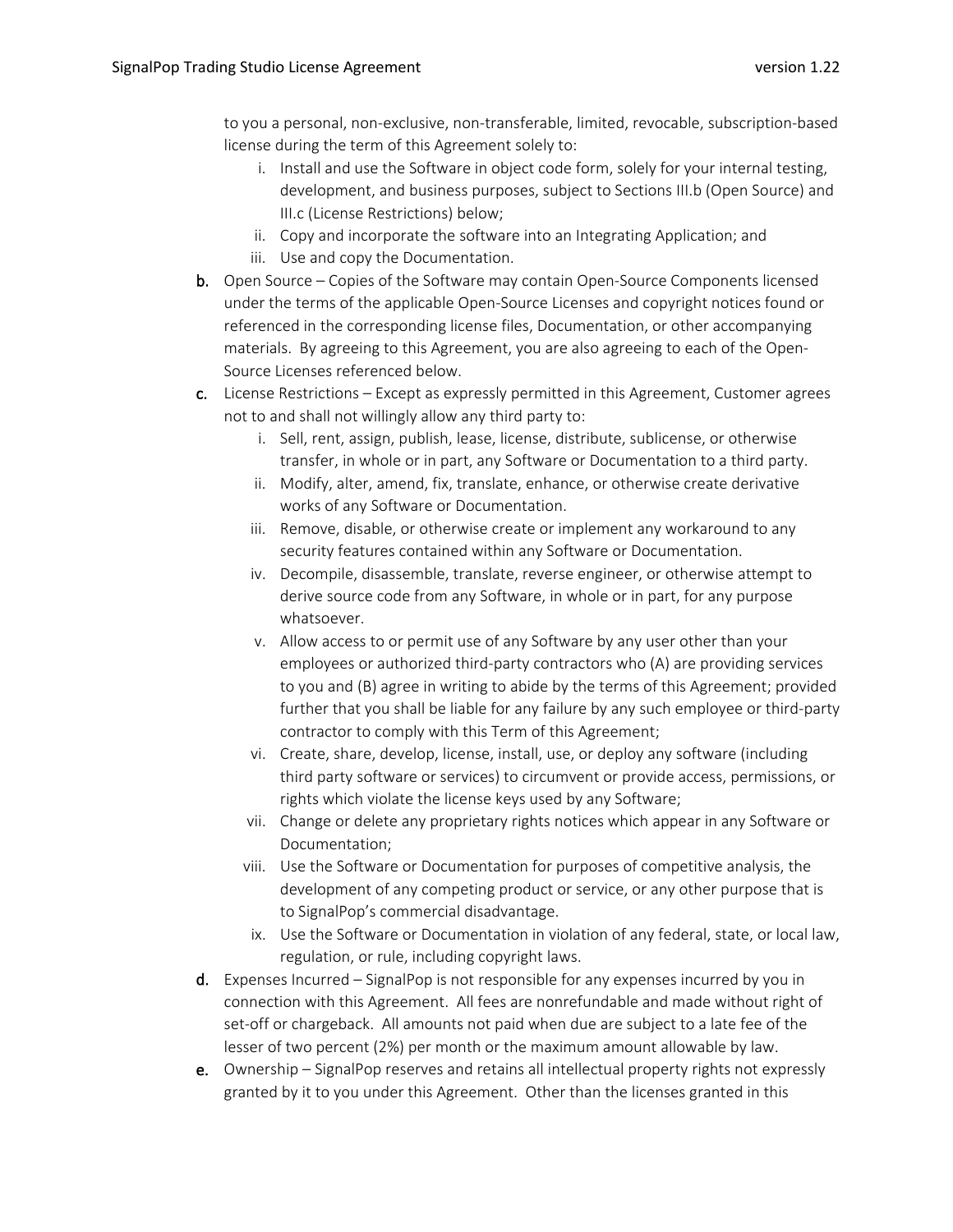Agreement, SignalPop retains all right, title, and interest in and to the Software and Documentation and all derivatives thereof.

# IV. Third Party Websites, Resources, Content, and Functionality

- a. Certain information, applications, functionality, and other materials contained in the Documentation or otherwise accessible via the Services ("Third Party Content") has been obtained from sources believed to be reliable ("Third Party Content Providers") but is not necessarily all-inclusive and is not guaranteed as to accuracy.
- b. The Software and Services may include links to Third Party Content and Third-Party Content Providers over which SignalPop has no control. These links are provided solely as a convenience to you. The fact that SignalPop provides them should not be construed as an endorsement by SignalPop of any Third-Party Content or Third-Party Content Provider. Your access and use of such resources is solely at your own risk and may be subject to third party terms and conditions. SignalPop makes no representations or warranties with respect to the content, ownership, or legality of any such resources.
- c. SignalPop does not prepare, edit, or endorse Third Party Content. SignalPop does not guarantee the accuracy, timeliness, completeness, or usefulness of any Third-Party Content, and is not responsible or liable for any content, advertising, products, or other materials on or available from third party applications or other sources. Third Party Content may be discontinued or modified at any time with or without notice to you.
- d. Any special rules for the use of other service available via the Services, including any Integrating Application, may be set forth elsewhere and are incorporated into this Agreement by reference.

# V. Term and Termination

- a. Term The term of this Agreement starts on the date you first use the Software, Services, or Documentation, the date you purchase a license key, or the date a beta license key is assigned to you, whichever is earlier, and shall continue so long as a license key remains valid for such Software or Documentation. Thereafter, this Agreement will automatically renew for additional periods so long as you hold at least one valid and active license key that you have purchased or that was assigned to you for such Software or Documentation. In the event you have an active, valid license agreement with SignalPop to use any Services, Software, or Documentation and you use a license key that is not a beta license key and that you have not purchased (i.e., a license key obtained from a third party), this Agreement will immediately terminate.
- b. Effect of Termination Upon the expiration or termination of this Agreement:
	- i. All outstanding amounts owed by you to SignalPop under this Agreement will become immediately due and payable, and you agree to pay all such amounts immediately upon such expiration or termination;
	- ii. All licenses under this Agreement will terminate; and
	- iii. All SignalPop Services provided or to be provided under this Agreement will terminate;
	- iv. Customer will immediately cease using the Software and Documentation.
- c. Survival Sections I (Definitions), III.c (License Restrictions), III.e (Ownership), IV (Term and Termination), and V (Warranties, Disclaimer, and Indemnification) will survive the expiration or termination of this Agreement.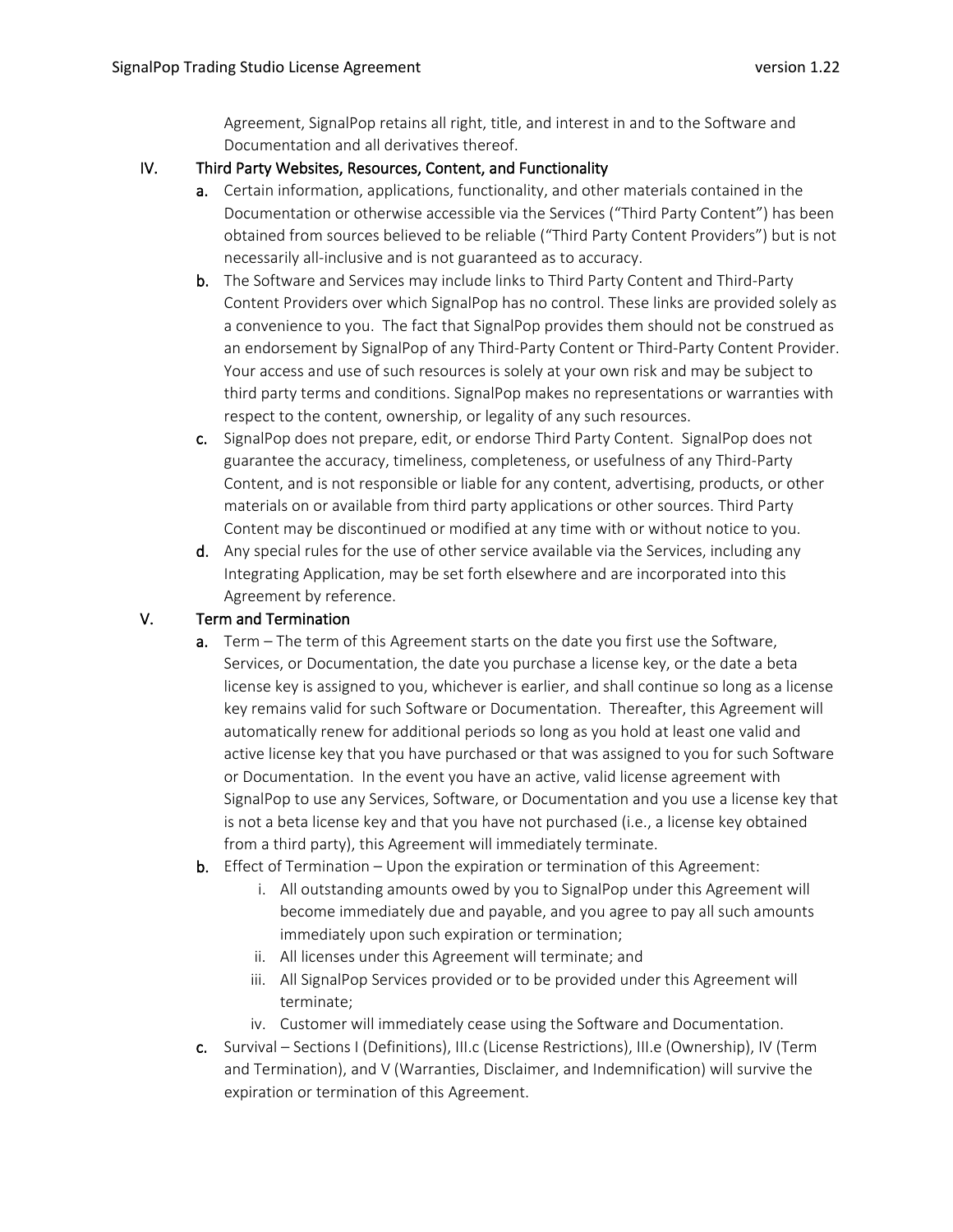- VI. Warranties, Limitations of Liability, Indemnities, and Accepting Warranty or Additional Liability
	- a. Disclaimer of Warranties **UNLESS REQUIRED BY APPLICABLE LAW OR AGREED TO IN WRITING, THE SIGNALPOP SERVICES, SOFTWARE, AND DOCUMENTATION ARE PROVIDED ON AN "AS IS" BASIS, WITHOUT WARRANTIES OR CONDITIONS OF ANY KIND, EITHER EXPRESS, IMPLIED, STATUTORY, OR OTHERWISE, INCLUDING WITHOUT LIMITATION ANY WARRANTIES OR CONDITIONS OF TITLE, NON-INFRINGEMENT, MERCHANTABILITY, QUALITY, OR FITNESS FOR A PARTICULAR PURPOSE, AND WARRANTIES ARISING FROM A COURSE OF DEALING, USAGE, OR TRADE PRACTICE. WITHOUT LIMITING THE FOREGOING, SIGNALPOP PROVIDES NO WARRANTY OR UNDERTAKING, AND MAKES NO REPRESENTATIONS OF ANY KIND, WHETHER EXPRESS, IMPLIED, STATUTORY, OR OTHERWISE, THAT SUCH SERVICES, SOFTWARE, OR DOCUMENTATION WILL MEET YOUR REQUIREMENTS, ACHIEVE ANY INTENDED RESULTS, BE COMPATIBLE OR WORK WITH ANY OTHER SOFTWARE, APPLICATIONS, SYSTEMS OR SERVICES, OPERATE WITHOUT INTERRUPTION, MEET ANY PERFORMANCE OR RELIABILITY STANDARDS, OR BE ERROR FREE.** You are solely responsible for determining the appropriateness of using the Services, Software, and/or Documentation, and you assume any and all risks, known and unknown, associated with your exercise of any rights granted by this Agreement.
	- b. Limitations of Liability You recognize that SignalPop is not a broker-dealer and does not directly place trades, and that artificial intelligence is an imperfect science based on probabilities, sparse and imperfect data, and many other known and unknown risks which may impact the performance of the Services, Software, or Documentation. In no event and under no legal theory, whether in tort (including negligence), contract, at law, in equity, or otherwise, unless required by applicable law or agreed to in writing, shall SignalPop or any of its customers, clients, partners, affiliates, equity holders, directors, employees, agents, or representatives ("SignalPop Affiliates") be liable to you or any of your customers, clients, partners, affiliates, equity holders, directors, employees, agents, or representatives, or to any third party, for any damages, including any direct, indirect, special, incidental, exemplary, special, punitive, or consequential damages, in any amount or of any kind or character ("Damages") arising in connection with or as a result or out of:
		- i. your use of this License;
		- ii. the use of or inability to use any Services, Software, or Documentation (including but not limited to damages for loss of goodwill, work stoppage, computer failure, or malfunction, or any and all other commercial damages or losses, regardless of whether such damages were foreseeable and whether or not SignalPop, you or any of your customers, clients, partners, affiliates, equity holders, directors, employees, agents, or representatives, or any third party were advised of the possibility of such damages);
		- iii. any trade or failure or delay in executing or exiting a trade (including any such failure or delay due to issues with your, SignalPop's, or a third party's hardware, software (including the Software), internet connection, or otherwise);
		- iv. market conditions; and/or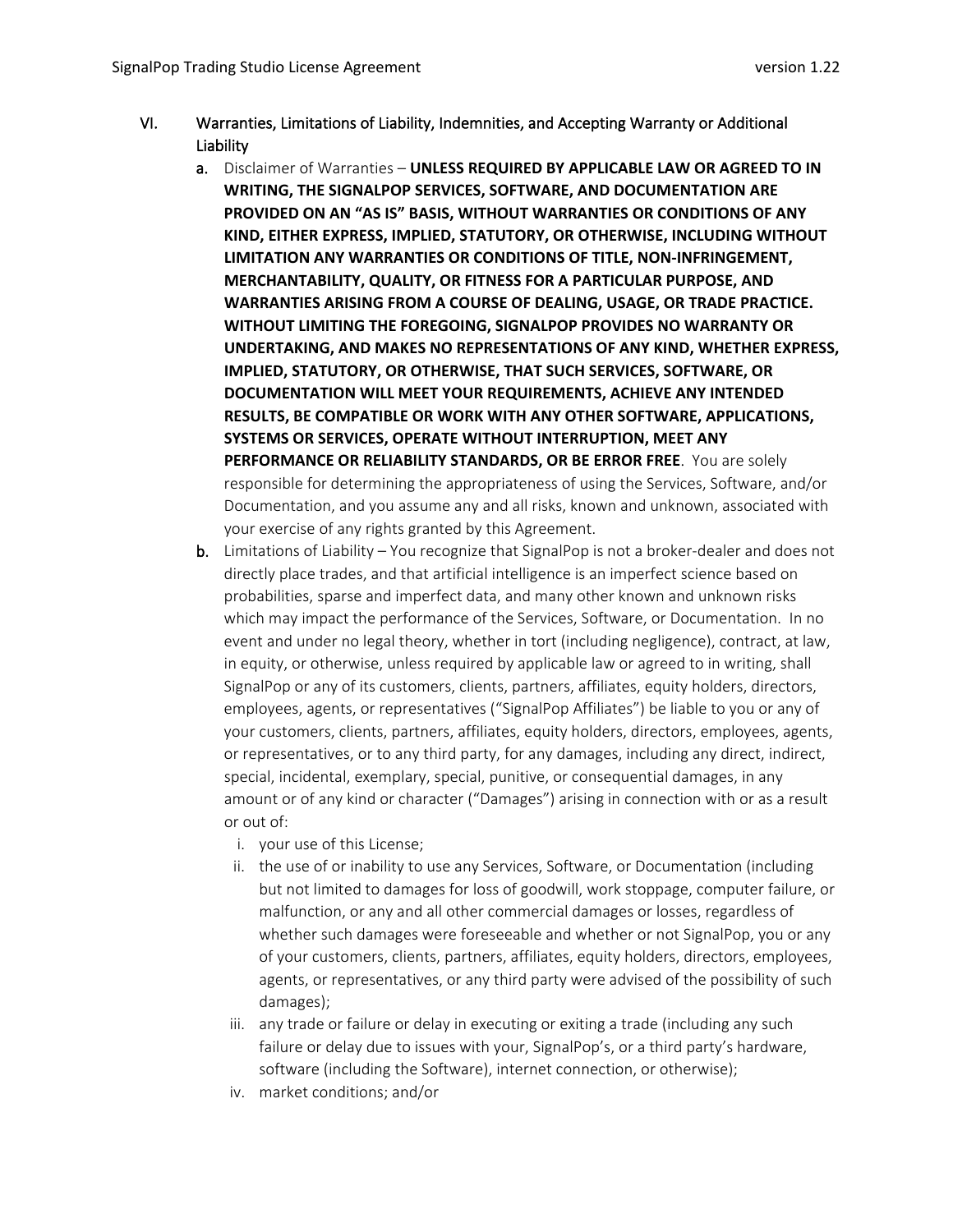v. any other trade or investment related issue.

Without limiting the foregoing, you agree that under no circumstances shall SignalPop or any SignalPop Affiliate be liable to you or anyone else if you or they lose some or all of your or their invested capital, receive a margin call, or are required to purchase equity underlying an option, and you or they are fully responsible for any exercised options that expire in the money.

- c. Indemnities You agree to save, defend, indemnify, and hold SignalPop and the SignalPop Affiliates harmless from any third-party Damages arising in connection with or as a result or out of your misuse of or failure to correctly use any Services, Software, or Documentation and/or your breach of any of the Terms of this Agreement.
- **d.** Accepting Warranty or Additional Liability By using the Services, Software, and/or Documentation, you may choose to offer, and charge a fee for, acceptance of support, warranty, indemnity, or other liability obligations and/or rights consistent with this License. However, in accepting such obligations, you may act only on your own behalf and on your sole responsibility, not on behalf of SignalPop or any other open source contributor, and only if you agree to indemnify, defend, and hold SignalPop, its Affiliates, and each open source contributor harmless for any liability incurred by, or claims asserted against, SignalPop, its Affiliates, or such contributor by reason of your accepting any such warranty or additional liability.

#### VII. General

- a. Entire Agreement This Agreement constitutes the entire agreement between you and SignalPop concerning the use of the Services, Software and Documentation. This Agreement supersedes all prior or contemporaneous discussions, proposals, and agreements between you and SignalPop relating to the subject matter hereof. No amendment, modification, or waiver of any provisions of this Agreement shall be effective unless in writing and signed by both you and SignalPop.
- **b.** Severability If any provision of this Agreement is held to be invalid or unenforceable, the remaining provisions shall remain in full force and effect and such invalid or unenforceable provision shall be enforced to the maximum extent possible so as to effect the intent of the parties and shall be reformed to the extent necessary to make such provision valid and enforceable.
- c. Waiver No waiver of rights by you or SignalPop may be implied from any actions or failures to enforce your or SignalPop's rights under this Agreement.
- d. Force Majeure Neither party to this Agreement shall be liable to the other for any delay or failure to perform due to causes beyond its reasonable control (excluding payment of monies due).
- e. No Third-Party Beneficiaries Unless otherwise specifically stated, the terms of this Agreement are intended to be and are solely for the benefit of you and SignalPop and do not create any right in favor of any third party.
- f. Governing Law and Jurisdiction This Agreement shall be governed by the laws of the State of Washington, without reference to the principles of conflicts of law. The provisions of the Uniform Computerized Information Transaction Act and United Nations Conventions on Contracts for the International Sale of Goods shall not apply to this Agreement. Any litigation related to this Agreement shall be brought in the state or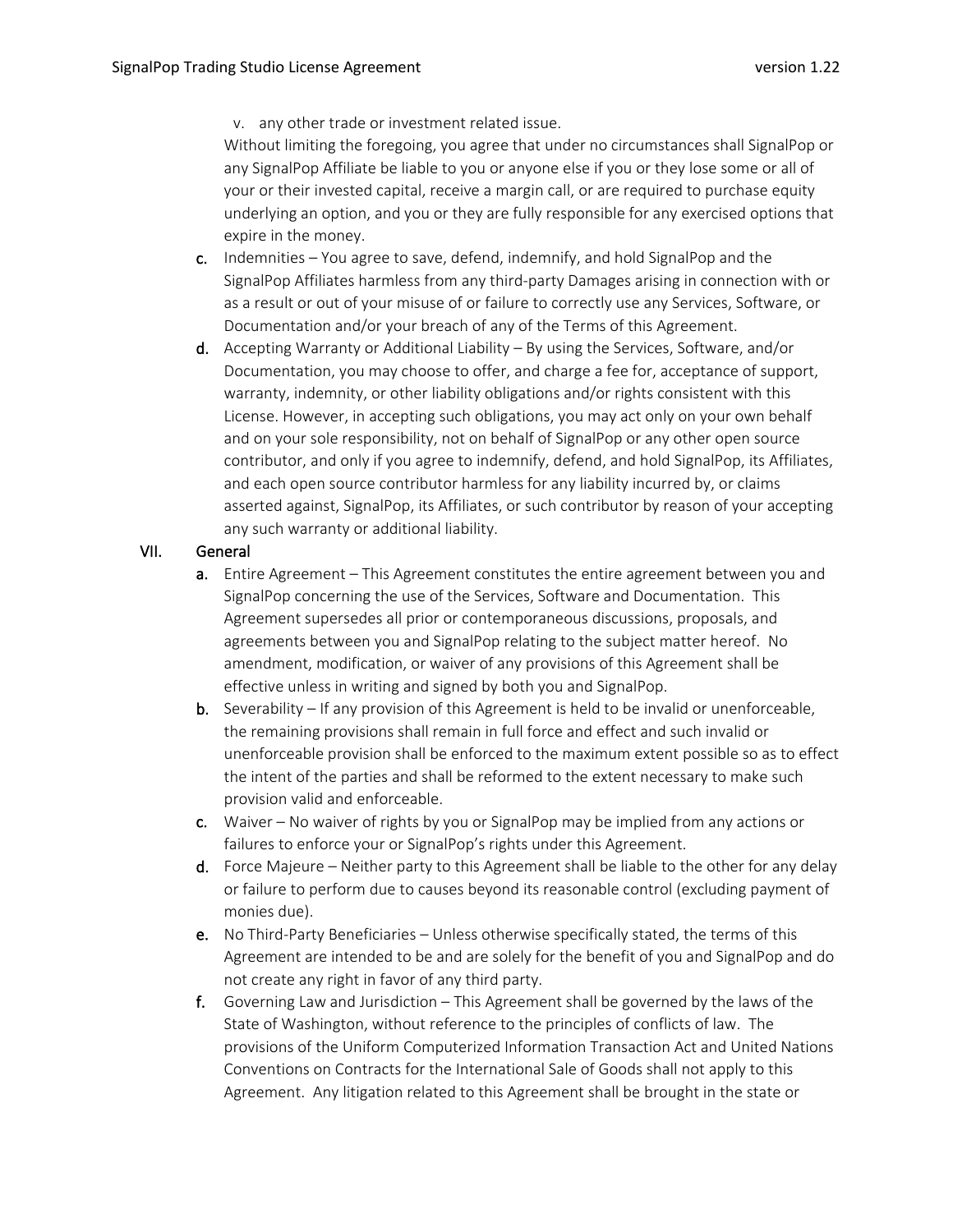federal courts located in King County, Washington and only in those courts, and you irrevocably waive any objections to such venue.

#### VIII. Government Regulation

- a. Export Restrictions You acknowledge that the Software and Documentation are subject to export restrictions by the U.S. government and import restrictions by certain foreign governments. You may not export or re-export the Software or Documentation except in compliance with the U.S. Export Administration Act and related rules and regulations and similar non-U.S. government restrictions, if applicable. You shall not and shall not allow any third party to remove or export from the United States or allow the export or reexport of any Software or Documentation or any direct product thereof:
	- i. Into (or to a national or resident of) any embargoed or terrorist-supporting country;
	- ii. To anyone on the U.S. Commerce Department's Table of Denial Orders or U.S. Treasury Department's list of Specially Designated Nationals;
	- iii. To any country to which such export or re-export is restricted or prohibited, or as to which the U.S. government or any agency thereof requires an export license or other governmental approval at the time of export or re-export without first obtaining such license or approval; or
	- iv. Otherwise in violation of any export or import restrictions, laws or regulations of any United States or foreign agency or authority.
- b. Customer Assurances You agree to the foregoing and represent and warrant that you are not located in, under the control of, or a national or resident of any such prohibited country or on any such prohibited party list. The Software and Documentation are further restricted from being used for:
	- i. Terrorist activity; or
	- ii. The design or development of nuclear, chemical, or biological weapons or missile technology without the prior permission of the U.S. government.
- c. Customer Compliance You shall at all times comply with all applicable laws and regulations in performing under this Agreement, including without limitation any applicable anti-corruption laws.
- d. Classification The Software and Documentation are deemed to be "commercial computer software" and "commercial computer software documentation", respectively, pursuant to DFAR Section 227.7202 and FAR Section 12.212(b), as applicable. Any use, modification, reproduction, release, performing, displaying, or disclosing of the Software or Documentation by the U.S. government shall be governed solely by the terms of this Agreement.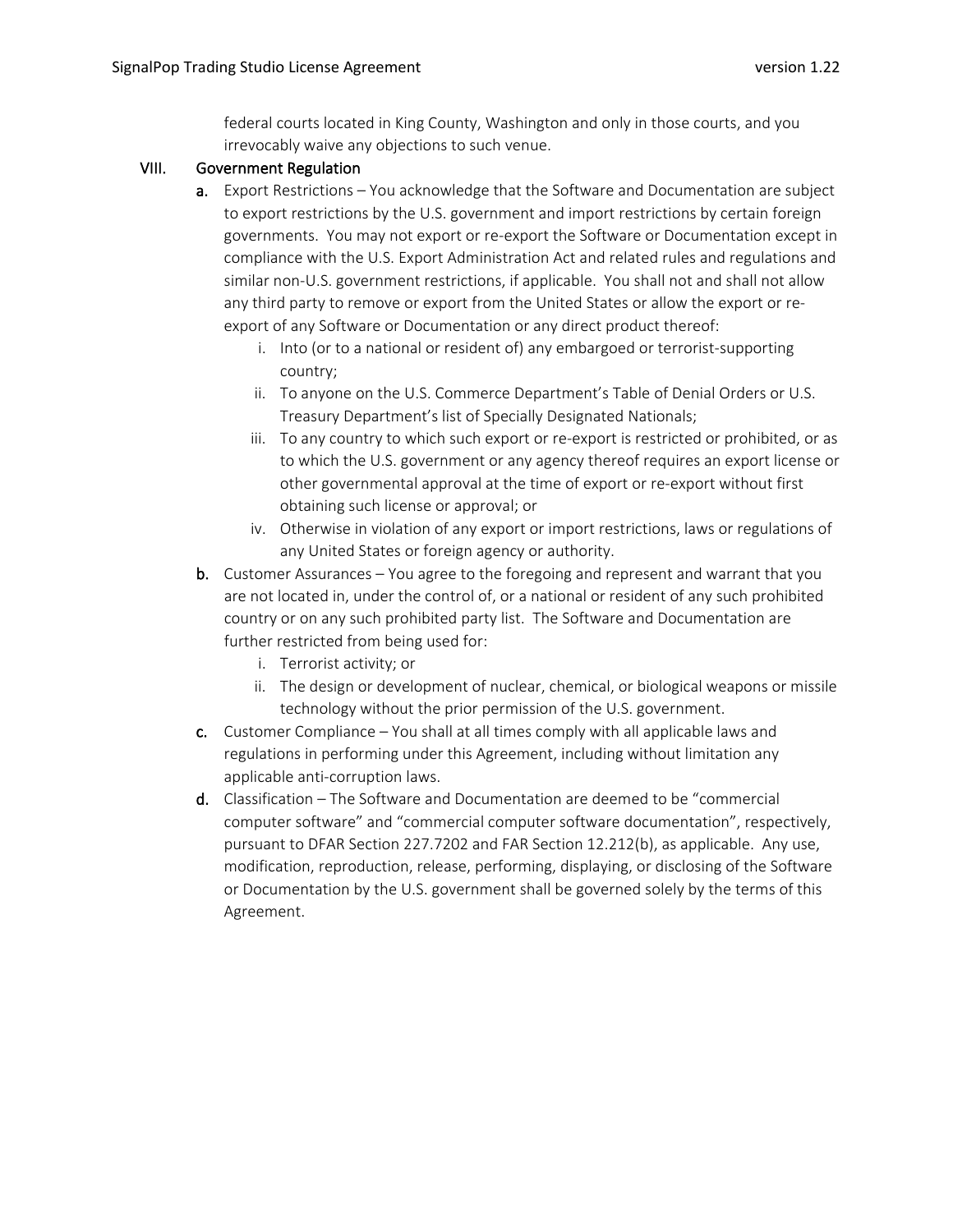#### IX. Declaration

- a. MyCaffe some parts of the Software may be derived from or otherwise use the MyCaffe AI Platform, which is an open-source project licensed under the Apache License Version 2.0 - for the MyCaffe license please see [MyCaffe License.](https://github.com/MyCaffe/MyCaffe/blob/master/LICENSE) For the MyCaffe open source project, please see the [MyCaffe GitHub.](https://github.com/MyCaffe/MyCaffe/blob/master/LICENSE)
- b. DocPanelSuite Some portions of the Software are derived from the open-source DocPanelSuite project by Weifen Luo under the following license:

\*\* begin DocPanelSuite License \*\* The MIT License

Copyright (c) 2007 Weifen Luo (email: weifenluo@yahoo.com)

Permission is hereby granted, free of charge, to any permission obtaining a copy of this software and associated documentation files (the "Software"), to deal in the Software without restriction, including without limitati

The above copyright notice and this permission notice shall be included in all copies or substantial portions of the Software.

THE SOFTWARE IS PROVIDED "AS IS", WITHOUT WARRANTY OF ANY KIND, EXPRESS OR IMPLIED,<br>INCLUDING BUT NOT LIMITED TO THE WARRANTIES OF MERCHANTABILITY, FITNESS FOR A PARTICULAR PURPOSE AND NONINFRINGEMENT. IN NO EVENT SHALL THE AUTHORS OR COPYRIGHT<br>HOLDERS BE LIABLE FOR ANY CLAIM, DAMAGES OR OTHER LIABILITY, WHETHER IN AN ACTION OF CONTRACT, TORT OR OTHERWISE, ARISING FROM, OUT OF OR IN CONNECTION WITH THE SOFTWARE OR THE USE OR OTHER DEALINGS IN THE SOFTWARE. \*\* end DocPanelSuite License \*\*

- l. LockBitmap Some portions of the Software may use portions of the MyCaffe AI Platform that use the LockBitmap.cs file provided by Van Maisuradze, From 'Work with Bitmaps Faster in C#' from Code Project at: https://www.codeproject.com/Tips/240428/Work-with-Bitmaps-Faster-in-Csharp-3 and used under The Code Project Open License (CPOL) 1.02 [\(https://www.codeproject.com/info/cpol10.aspx\)](https://www.codeproject.com/info/cpol10.aspx).
- m. Through the MyCaffe.converter.onnx component, the Software may indirectly uses the OnnxControl which is used under the Apache 2.0 license [\(https://github.com/MyCaffe/OnnxControl/blob/master/LICENSE\)](https://github.com/MyCaffe/OnnxControl/blob/master/LICENSE). The OnnxControl is a C# component that uses the onnx.proto3 and onnx-operators-proto3 files made available by the ONNX project Contributors located at [https://onnx.ai](https://onnx.ai/) under the MIT license shown below and available at: [https://github.com/onnx/onnx/blob/master/LICENSE.](https://github.com/onnx/onnx/blob/master/LICENSE)